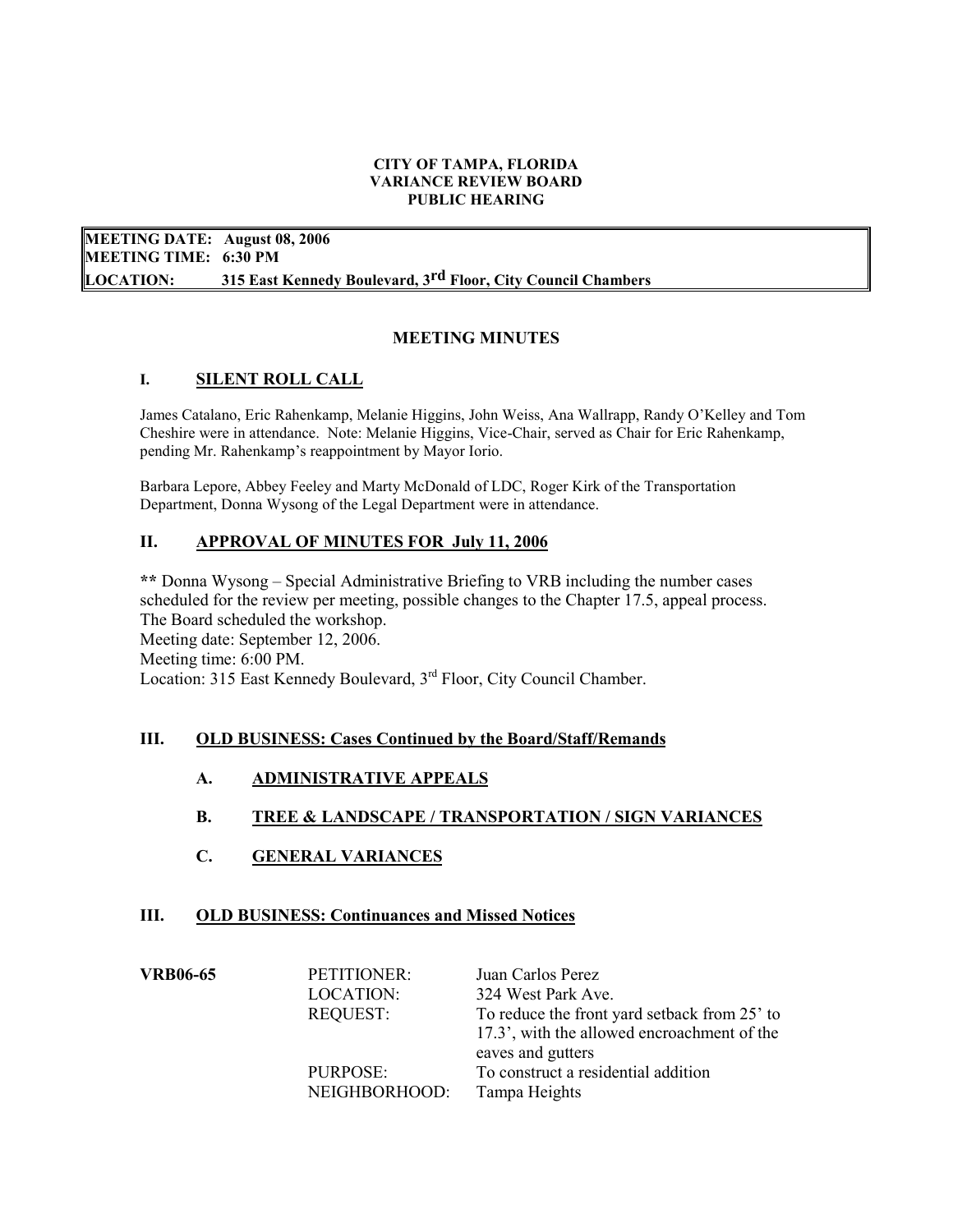#### NOTE: The petition was withdrawn due to recent changes to Chapter 27.

| <b>VRB06-72</b> | PETITIONER:<br><b>LOCATION:</b><br><b>REQUEST:</b> | Ovidio and Maria De La Rosa<br>2707 West Leroy St<br>To reduce the rear yard setback from $20'$ to 6',<br>with the allowed encroachment of the eaves and |
|-----------------|----------------------------------------------------|----------------------------------------------------------------------------------------------------------------------------------------------------------|
|                 | PURPOSE:<br>NEIGHBORHOOD:                          | gutters<br>To allow constructed addition to remain<br>Northeast Macfarlane Crime                                                                         |

 Petitioner - The house belongs to family and he has 4 grandkids, he added addition to the house to accommodate children.

Rahenkamp asked petitioner to draw line around part of structure that was built.

 Petitioner – It was a storage area, he added on. In the process of developing, code inspection went out to site and asked petitioner to pull permits, that is when they told him that they would need a variance Indicated that they sent notice.

Wallrapp – what is material that the edition made from – what about the roof?

Petitioner - Shingle

 Weiss – Did you build it? Petitioner – no, shed was there when he bought the house, it was made of brick, he attached to house.

Weiss – It looks like it is all brand new?

Wallrap – Do they live in this house?

Petitioner – Trying to clean it up and give to grandkids

Weiss – Wallrapp – review pictures Weiss took of the property.

Wallrapp- What is back used for?

 Petitioner – Bedroom and bathroom. All one room. Hall going through it then have bedroom. Whatever, need to do.

Move to close public hearing –

 Wallrapp – Need variance for already existing structure. Does match rest of house, thinks she can support it.

Wallrapp move to approve  $VRB - 72 - from 20$  ft to 6 ft. Second? – Motion dies.

 Motion to deny VRB06 – 072 – Ovidio (O'Kelley) Failed to present competent hardship.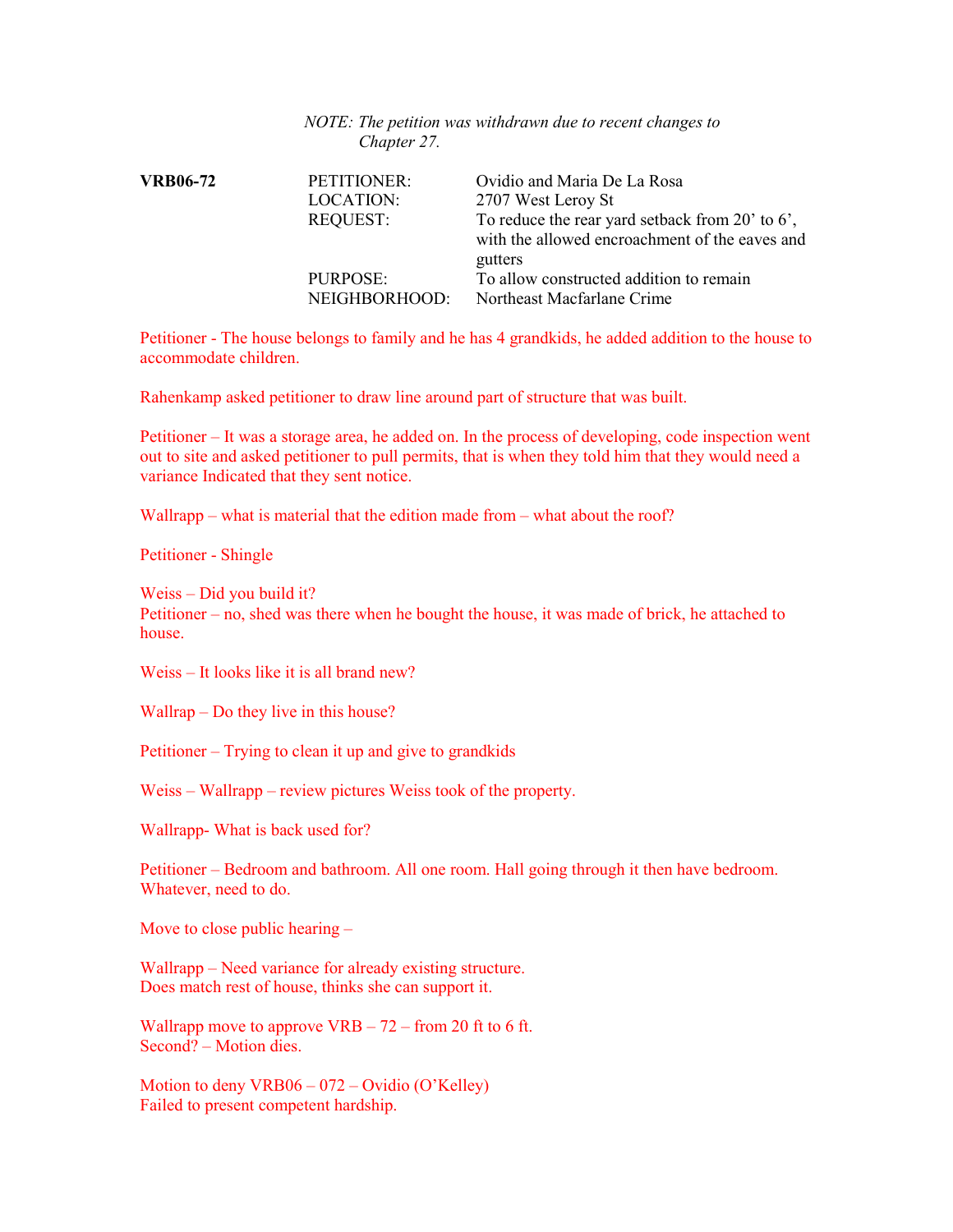Cheshire –  $2<sup>nd</sup>$ 

All for except Wallrapp.

| <b>VRB06-73</b> | PETITIONER:      | Carlos Castilla                                 |
|-----------------|------------------|-------------------------------------------------|
|                 | AGENT:           | Carlos Castilla                                 |
|                 | <b>LOCATION:</b> | 3213 W Pine St                                  |
|                 | <b>REQUEST:</b>  | To reduce the front yard setback from 20' to    |
|                 |                  | 10', and rear yard setback from 20' to 10' with |
|                 |                  | the allowed encroachment of the eaves and       |
|                 |                  | gutters.                                        |
|                 | PURPOSE:         | To construct a residential addition             |
|                 | NEIGHBORHOOD:    | Northeast Macfarlane Crime                      |

Received new site plan August 1, 2006 – distributed to VRB members.

No objections, note from Transportation.

Petitioner – Castilla, was sworn. Lot 80 x 73, small house, want to make it bigger so the family can grow. Want to change from elevation, construct porch. Back, add new bedroom and make family room bigger, make kitchen bigger, add laundry room that is now in closet. Showed aerial of block indicating that other properties in area also have additions. Cannot leave house, wants to make it bigger.

Catalano – What is front addition?

Petitioner – Add family room/living/dining, will add front porch

Catalano – How many feet will be open?

Petitioner- Do not know have not designed it yet.

Weiss – Parking occurs in the rear of the home? Correct? You want to put parking in the front? Are there any other instances on pine where there is parking in the front?

Petitioner – No parking on site. No, no parking on front on Pine Street.

Weiss- Not many instances in city where streets on both front and back of parcel/

Rahenkamp – How deep is addition in rear?

 Roger Kirk (Transportation Department) – Needs to provide 2-car driveway (18 feet) and also, need driveway apron of 24 foot with two (2) 3 feet flares.

Weiss – What is the situation -

Roger Kirk – He is currently parking in the right of way. Other parking illegally.

Weiss – Quite a bit of right of way?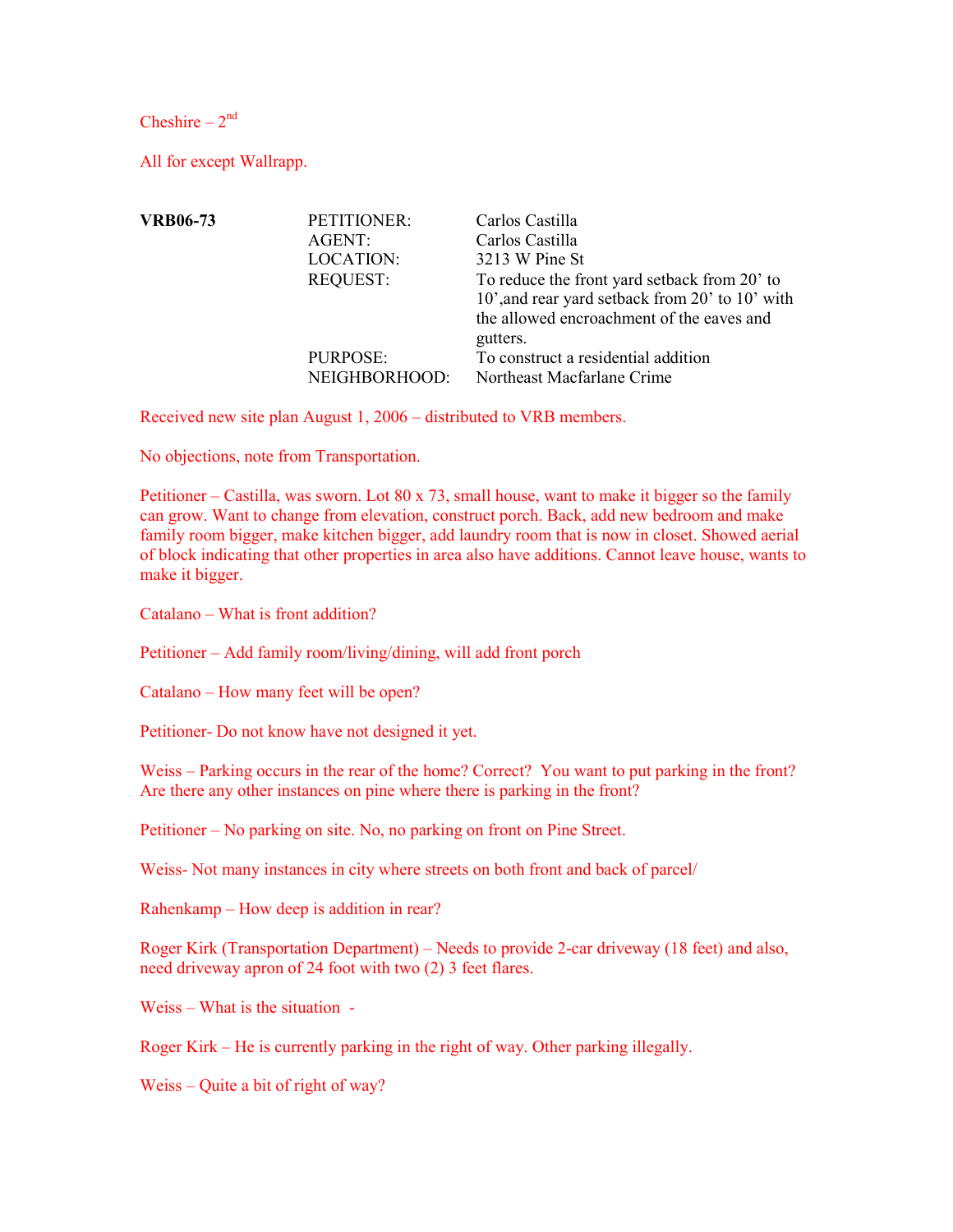Roger Kirk – Yes, 60 feet

Weiss – Would take a big chunk of back yard to accommodate parking –

Roger – yes, it does.

Petitioner – Put 16 feet because of size of a garage door. Need to put 18 feet.

Move to Close Public Hearing (Higgins)

Rahenkamp – Unique property because depth of lot, proposing to add 1, 000 and a lot on front.

Wallrapp- Setback 25 ft from here out, additional 7 feet of house.

OPEN DISCUSSION VRB

 Weiss – What is going to be created right across from MacFarlane Park? Need to get parking in back. Cannot support the plan the way that it is today.

 Rahenkamp- are you proposing notch out addition in the rear so that they can accommodate 2 parking spaces in the back

O'Kelley – Just keep them to the letter of the law, it allows them 8 into the setback.

Cheshire – Cannot support front.

Catalano – feels rear is balanced with the excessive side yards.

Motions –

Rahenkamp Move to approve – rear yard setback, condition with 18 wide driveway. Catalano  $2<sup>nd</sup>$ . – Motion passes 6 to 1 with Weiss voted ney.

| <b>VRB06-76</b> | PETITIONER:      | Garld Kurtz                                                                                                                                       |
|-----------------|------------------|---------------------------------------------------------------------------------------------------------------------------------------------------|
|                 | <b>LOCATION:</b> | 5207 W Cleveland St                                                                                                                               |
|                 | <b>REQUEST:</b>  | To reduce the side yard setback from 7' to 5'<br>with the allowed encroachment of the eaves and<br>gutters                                        |
|                 | PURPOSE:         | To construct an accessory structure.                                                                                                              |
|                 | NEIGHBORHOOD:    | Beach Park                                                                                                                                        |
|                 |                  | NOTE: The petitioner has withdrawn this case.                                                                                                     |
|                 |                  |                                                                                                                                                   |
| <b>VRB06-82</b> | PETITIONER:      | Gina K. Grimes                                                                                                                                    |
|                 | LOCATION:        | 2518 W Sunset Dr                                                                                                                                  |
|                 | <b>REQUEST:</b>  | To reduce the side yard setback from 7' to 3',<br>and rear yard setback from 20' to 3' with the<br>allowed encroachments of the eaves and gutters |
|                 | PURPOSE:         | To construct a residential addition                                                                                                               |
|                 | NEIGHBORHOOD:    | New Suburb Beautiful                                                                                                                              |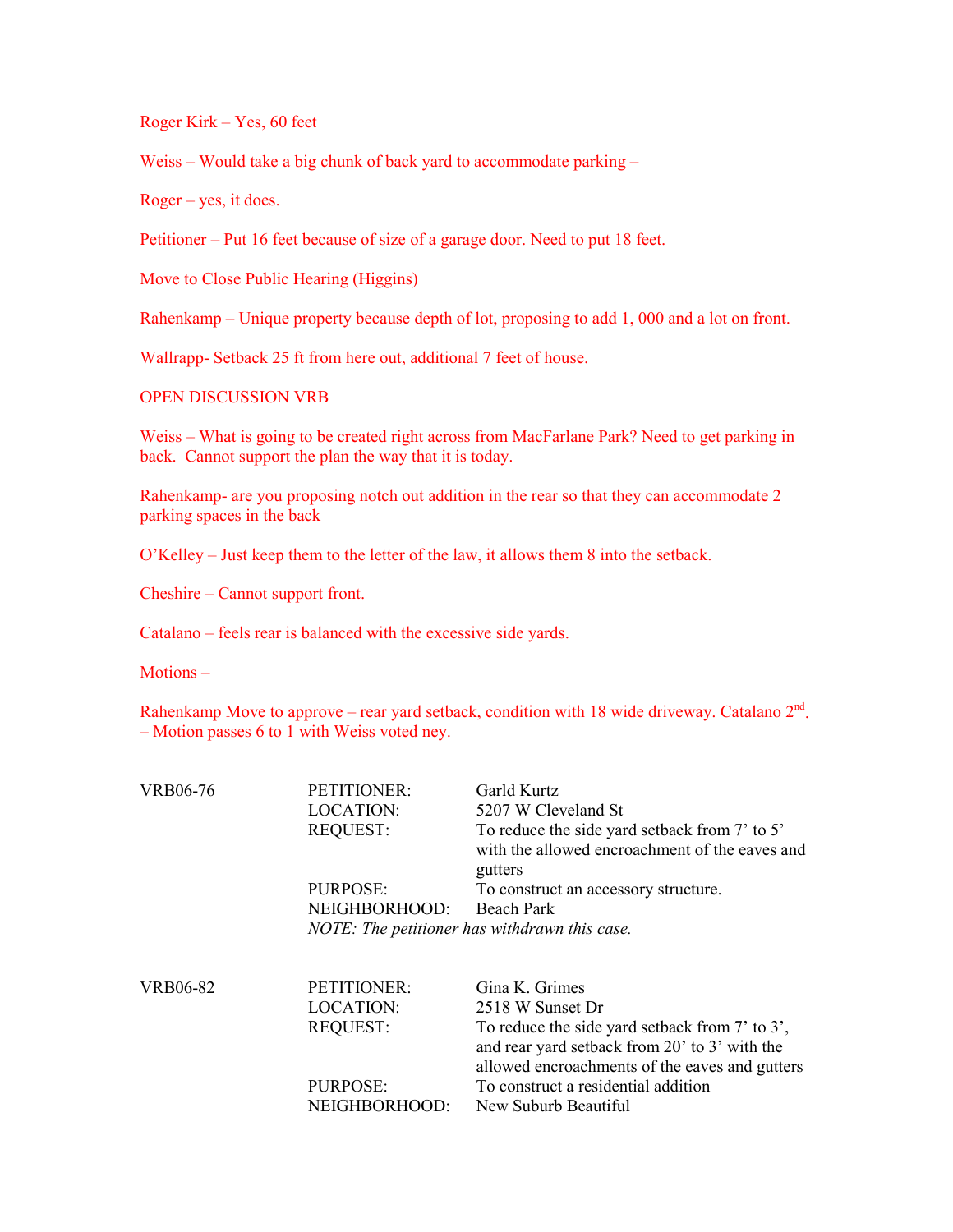Petitioner – Gina Grimes

 A two-story garage, accessory structure (1100 square feet.) because size must meet There is a 10- foot active alley. Gives presentation, including support documentation.

No questions for petitioner.

Pickens Price – 4020 W. Tacon Street Tampa – sworn – yes

 Affected person, building house to south and east of property, Floorprint of house is to west. Is he on Sunset? Request if approved, no windows on the south side of the accessory structure

Weiss – How far is rear of structure from alleyway –

Price – 20 feet

Weiss  $-20 + 10$  (alley) + 10 to their accessory – their structure 25 feet high.

Price – buffer on back of alley will be coming down when they do the landscape.

Weiss – Along Prospect side of alley there is much vegetation

Price 2511 – Prospect – 1 lot and piece of another.

 Petitioner – no windows facing alley, they are ok with this. Structure would be brick aesthetic. Picture of Mr. Price's house. Structure would not be visible; sufficient screened from Mr. price's home.

Move to close

Discussion:

Weiss – Grimes good job in stating hardship. They could build 900. Only 200 sq ft more. Could also go to 35 but only going to 25. Would not support it if there was no alley. Since it is there it affords Mr. price Hardship has been established consistent with character and nature of neighborhood.

Catalano – May not be hardship, but it is what is going on in the neighborhood.

 O'Kelley – Precedent set, but we need to be on a case by case basis. Hard time supporting the petition, because the City of walls, loss of privacy.

Wallrapp – Owner of property most affected, has some valid concerns.

 heshire- This is one of the first that does meet the nature of neighborhood, it fits. Goes a lot better than some of the others I have seen.

 Motion to Approve – Petition Abdoney, Grimers, 2518 West Sunset. 20' to 3, 7' to 3', Second – Catalano Vote  $-4$  to 3 against.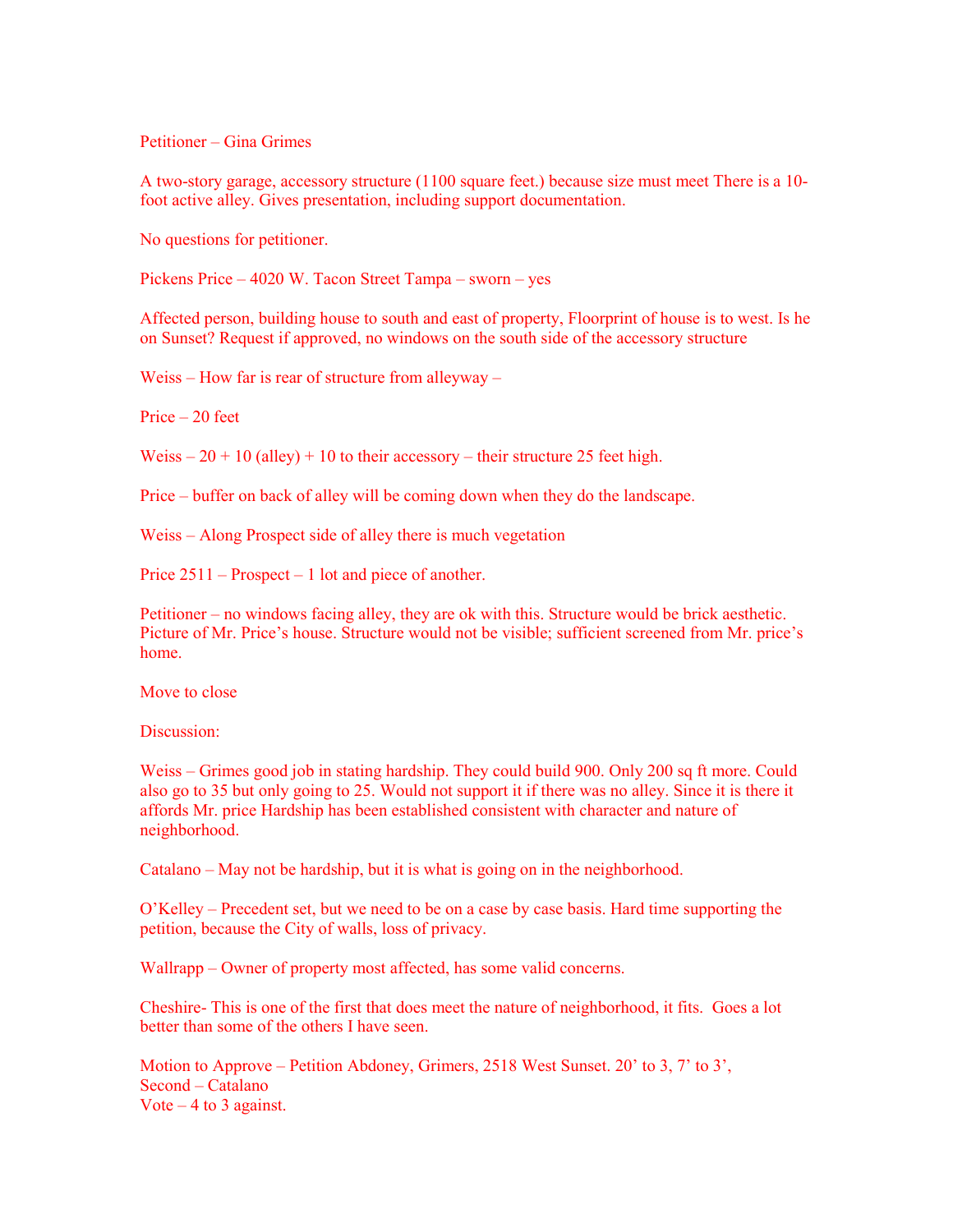Move to Deny – O'Kelley Second – Wallrapp Vote – denied 4 to 3

LOCATION: 1104 Arboleda Ct REQUEST: To reduce the rear yard setback from 20' to 10' with the allowed encroachment of the eaves and PURPOSE: To construct a residential addition NOTE: The petitioner missed noticed VRB06-83a PETITIONER: Steve Deal gutters NEIGHBORHOOD: Lowry Park

## V. NEW BUSINESS

## A. ADMINISTRATIVE APPEALS

### TREE & LANDSCAPE / TRANSPORTATION / SIGN VARIANCES

| <b>VRB06-98</b> | PETITIONER:     | Deborah Arkin                                    |
|-----------------|-----------------|--------------------------------------------------|
|                 | LOCATION:       | 7506 N Ola Ave                                   |
|                 | <b>REQUEST:</b> | To increase building height from 35' to 48', and |
|                 |                 | to remove the laurel oak tree.                   |
|                 | PURPOSE:        | To build a family residence.                     |
|                 |                 | NEIGHBORHOOD: Old Seminole Heights               |
|                 |                 | Note: Rescheduled for 10-10-2006 public hearing. |
|                 |                 |                                                  |

## C. GENERAL VARIANCES

| <b>VRB06-89</b> | PETITIONER:               | Pamela Heilig                                                        |
|-----------------|---------------------------|----------------------------------------------------------------------|
|                 | <b>LOCATION:</b>          | 4308 W Zelar St                                                      |
|                 | <b>REQUEST:</b>           | To increase the height of the accessory<br>structure from 15' to 18' |
|                 | PURPOSE:<br>NEIGHBORHOOD: | To construct an accessory structure.<br>Culbreath Heights            |

Revised site plan on July  $27<sup>th</sup>$ , transportation comments. Petitioner – gave presentation of site.

 Peter Keifer – Owns property next door, building a new home on the location, known the Helig's for a long time. He is going to help the Heilig's construct the garage.

Close public hearing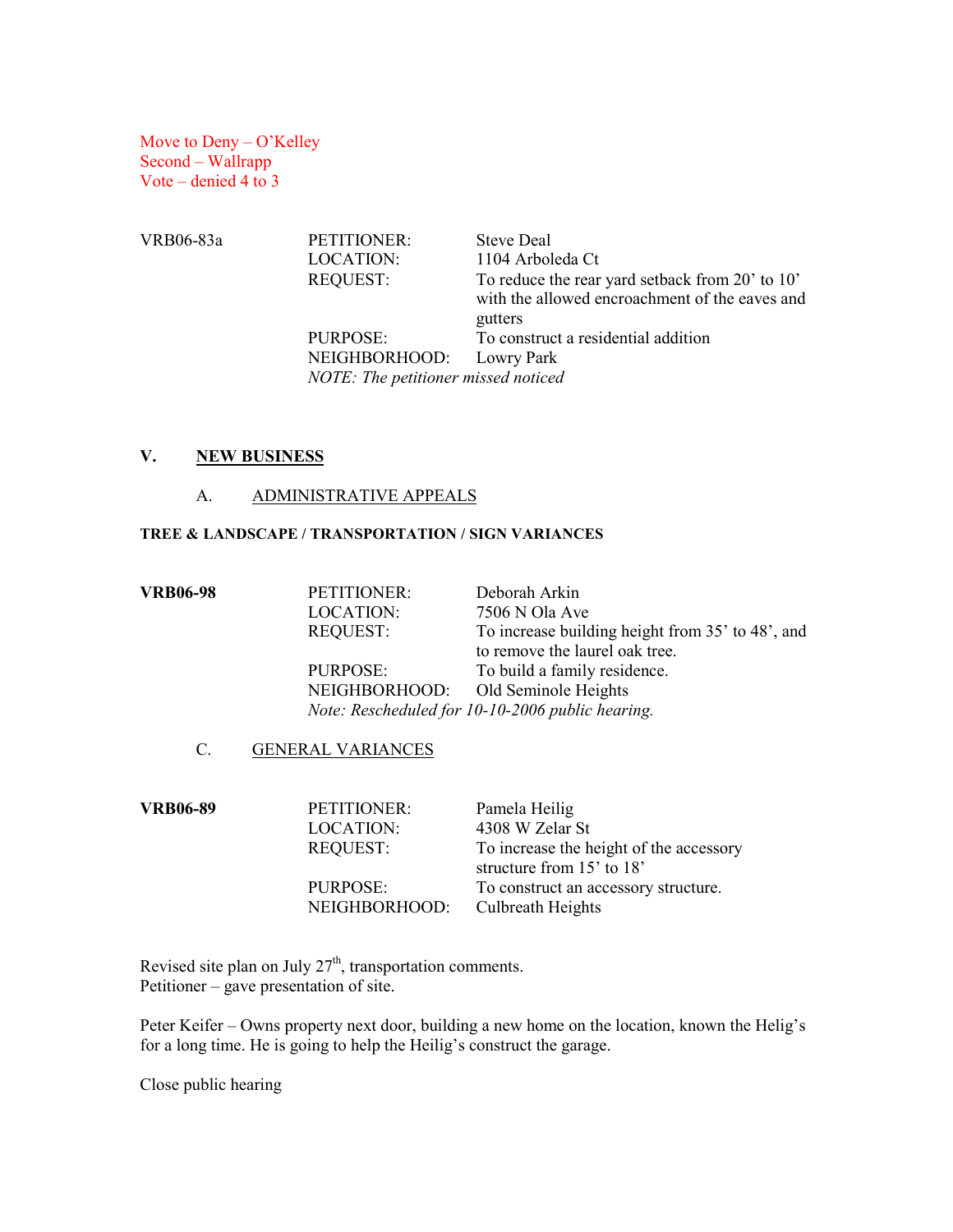Weiss – minimal impact to neighborhood. Trust Mr. Keifer Motion – move to approve – 4308 Zelar – Heilig restore public right of way on the abandoned Rahenkamp – seconded Passed 6 to 1 hesire decented.

| <b>VRB06-90</b> | PETITIONER:      | Richard and Jan Elizabeth Bado                    |
|-----------------|------------------|---------------------------------------------------|
|                 | <b>LOCATION:</b> | 3912 S Drexel Ave                                 |
|                 | <b>REQUEST:</b>  | To reduce the read yard setback from 20' to 12',  |
|                 |                  | and side yard set back 15' to 7' with the allowed |
|                 |                  | encroachment of the eaves and gutters             |
|                 | PURPOSE:         | To construct a residential addition               |
|                 | NEIGHBORHOOD:    | <b>Bayshore Beautiful</b>                         |
|                 |                  |                                                   |

Petitioner presented case…

Catalano – between grand tree and vehicle setback – may require some modifications. With tree removed hard to support projection of garage in front. Removal of tree and hold setback.

Wallrap – option for addition on the other side. Could consider.

 Weiss – what is there is consistent. Wallrapp - Could rework what is currently there

 Motion – move to approve – 3912 s. Drexel, no side yard, but back yard Unanimous – rear yes, side no Wallrapp second

| VRB06 92 | PETITIONER:<br>LOCATION:<br><b>REQUEST:</b><br>PURPOSE:<br>NEIGHBORHOOD: | Nereida Bello<br>4402 N. Suwanee<br>To reduce the rear yard setback from 20' to 0'.<br>To create a buildable lot.<br>Seminole Hights |
|----------|--------------------------------------------------------------------------|--------------------------------------------------------------------------------------------------------------------------------------|
|          |                                                                          |                                                                                                                                      |

The petitioner missed noticed.

 VRB06-93 PETITIONER: Mary Angela Brittain LOCATION: 8111 N River Shore Dr REQUEST: To reduce the front yard setback from 25' to 22', rear yard setback from 20' to 12'6'', and side yard setback from 7' to 3'5", with the allowed encroachment of the eaves and gutters PURPOSE: To construct a residential addition NEIGHBORHOOD: Lowry Park

The petitioner missed noticed.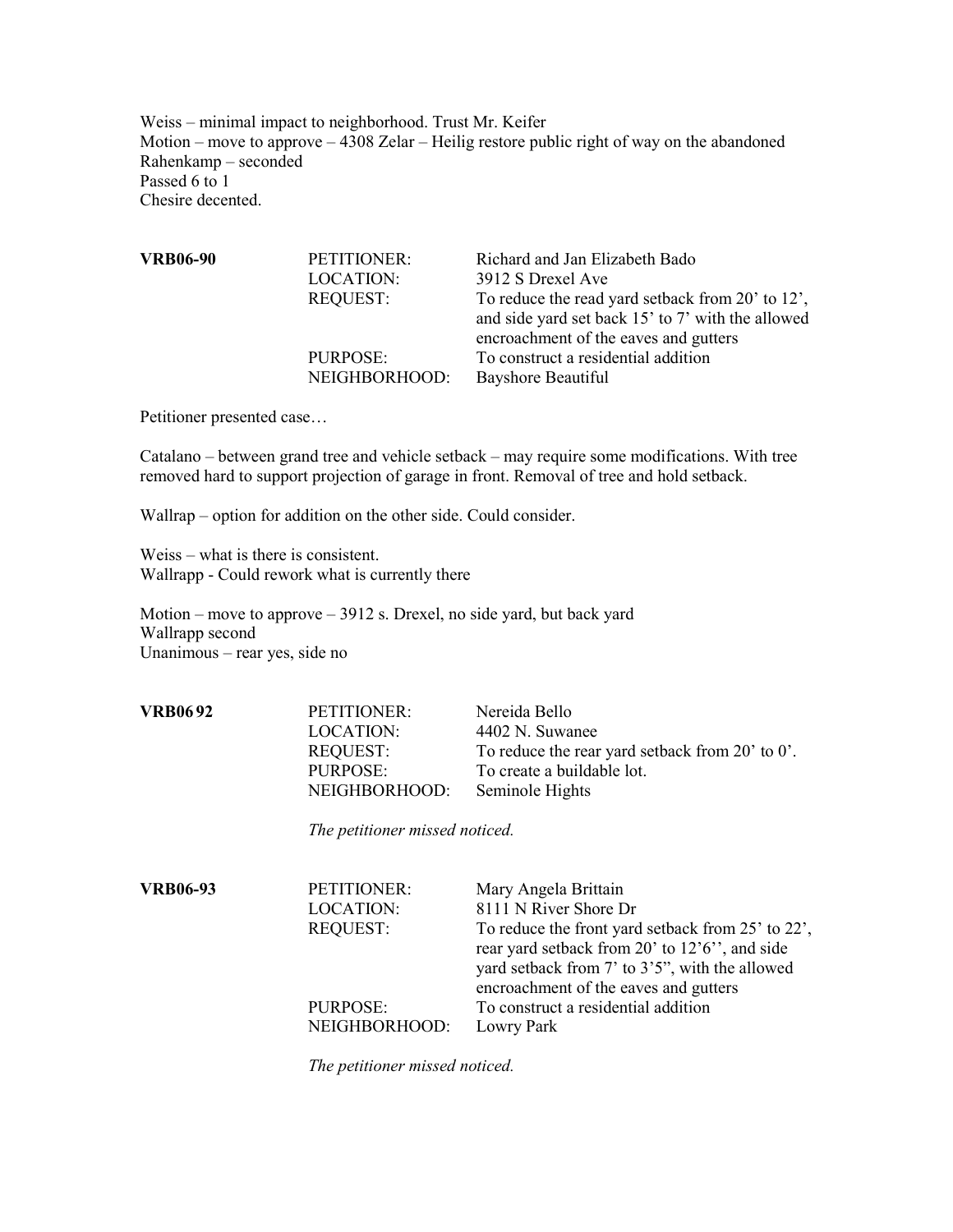| <b>VRB06-94</b> | PETITIONER:<br><b>LOCATION:</b><br><b>REQUEST:</b> | Angela Gregorius<br>2905 W San Nicholas St<br>To reduce the side yard setback from 7' to 5.3',<br>with the allowed encroachments of the eaves and<br>gutters. |
|-----------------|----------------------------------------------------|---------------------------------------------------------------------------------------------------------------------------------------------------------------|
|                 | PURPOSE:                                           | To re-design the roof and to the existing<br>building code.                                                                                                   |
|                 | NEIGHBORHOOD:                                      | Palma Ceia                                                                                                                                                    |

 Petition – presented the request. Said she built the new roof and it collapsed during the heavy rainfall. Now isn't safe in the house. Doesn't want to design the flat roof.

O'Kelley – Make sure did due diligence, design options – keep character

Pet – Liability, clay tile

William Caldwell? – Speaking – eclectic neighborhood, mixture of uses. 8 Mediterranean houses, 4 bungalows, 2 contemporary, and 2 mansions. Easements and gutters do not have any place on a Mediterranean style house. In the absence of some information he would not be able to support this. Pet assured him she would supply the information. Does not keep with character of the neighborhood.

Weiss – property to west, how far –

Pet 10 feet

Review elevations provided by the petitioner.

Weiss – Overhang?

Motion –

Open discussion –

Catalano – need to re-establish the flat roof, ways to do it, concerned that they are not considering alternatives. Work proposed to

Rahenkamp – not supporting, what is before them is the encroachment, not the style of the roof.

Catalano – minimal encroachment – but hopes the owner has considered what their doing.

Rahenkamp – did yo9u consider flat roof.

Weiss – Will you have an attic?

Pet – yes

Motion-

Minimal encroachment, do not like solution, but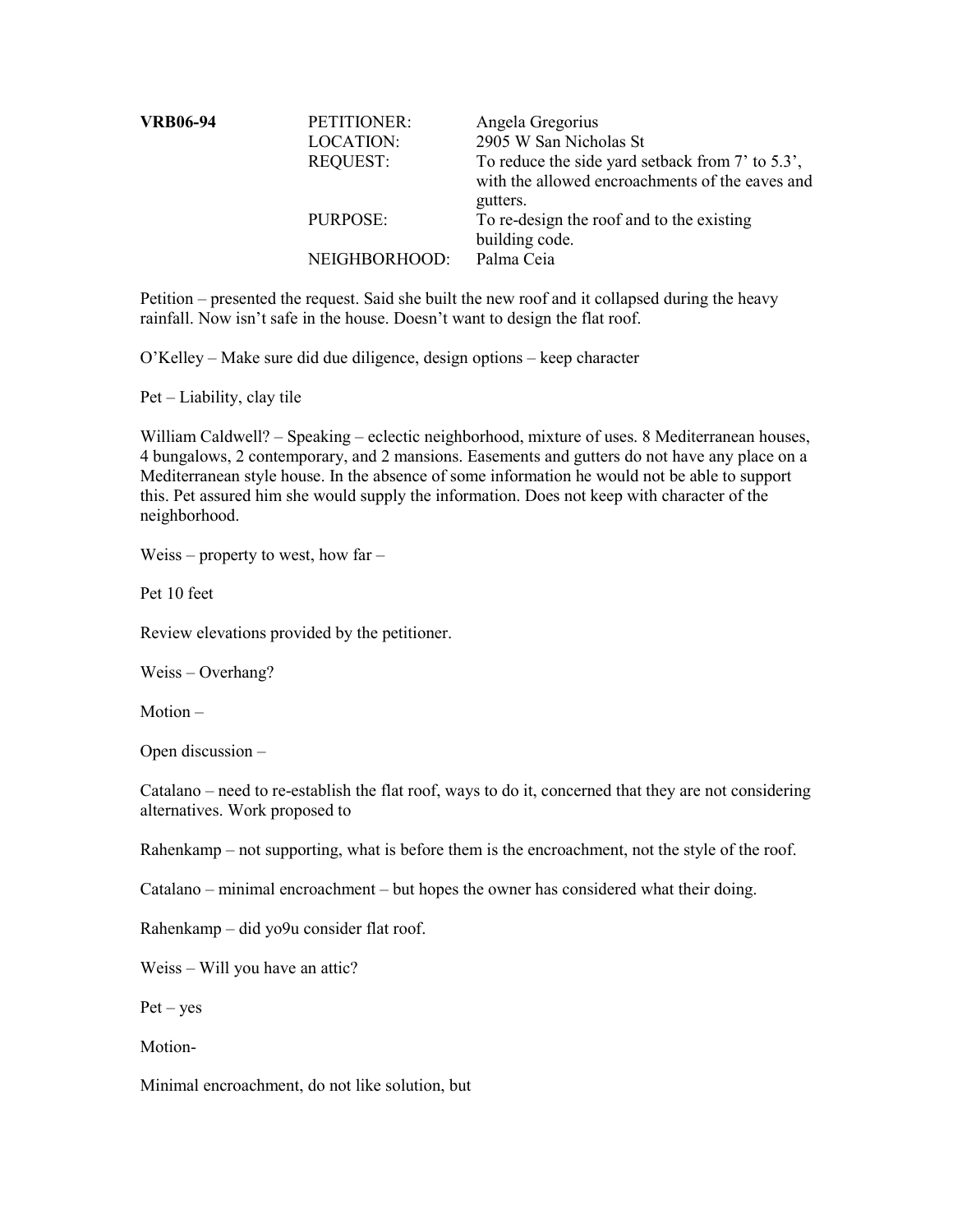Move to approve – Carried  $-7$  to 0

| <b>VRB06-95</b> | PETITIONER:     | Robert and Lisa Snyder                                                                             |
|-----------------|-----------------|----------------------------------------------------------------------------------------------------|
|                 | LOCATION:       | 2811 W San Nicholas St                                                                             |
|                 | <b>REQUEST:</b> | To reduce the front yard setback from 20 to 7.9'<br>with the allowed encroachment of the eaves and |
|                 |                 | gutters.                                                                                           |
|                 | PURPOSE:        | To build residential addition                                                                      |
|                 | NEIGHBORHOOD:   | Palma Ceia                                                                                         |

 Petitioner presentation –would like to put old fashion porch. Petitioner presented some elevations of the similar house will have an open porch. Petitioner is building the carport on the east side of the house. Petitioner stated his request is compliable with the surrounding area. Rahenkamp- Suggested to build 8 feet deep porch and will not have to be requesting any

variance.

O'Kelly clarified the lot dimensions-it is 75 feet wide.

 Rahenkamp - Move to deny – do not believe hardship criteria was made Denied 7 to 0

| <b>VRB06-96</b> | PETITIONER:               | Herbert Holk                                                                                     |
|-----------------|---------------------------|--------------------------------------------------------------------------------------------------|
|                 | LOCATION:                 | 4002 W Tacon St                                                                                  |
|                 | <b>REQUEST:</b>           | To reduce the rear yard setback from 20' to 10'.<br>side yard setback from 15' to 11.3' with the |
|                 |                           | allowed encroachments of the eaves and gutters.                                                  |
|                 | PURPOSE:<br>NEIGHBORHOOD: | To construct a residential addition<br>The Virginia Park                                         |
|                 |                           |                                                                                                  |

Petitioner presented his request. Hardship – Grand Oak in Front Yard. Cannot build any closer to grand tree in front yard.

Weiss – Survey – have you explored other options? Lots of photos of existing. Cannot support the second garage.

O'Kelley – impervious surface

 Weisss -Motion – partially approve – side yard setback from 15 to 11.3 in northeastern most, deny to approve rear setback from 15 to 10. Can see hardship for addition of living, safety reasons no for the driveway.

Second – Wallrapp

Step the second garage back to the 15 –

Motion – Move to approve 4002 W. Tacon Street –

 Motion to approve NE side yard from 15 to 11.3, rear yard setback from 20 to 10 in the southeastern corner with 15-ft setback from east property line. Second Rahenkamp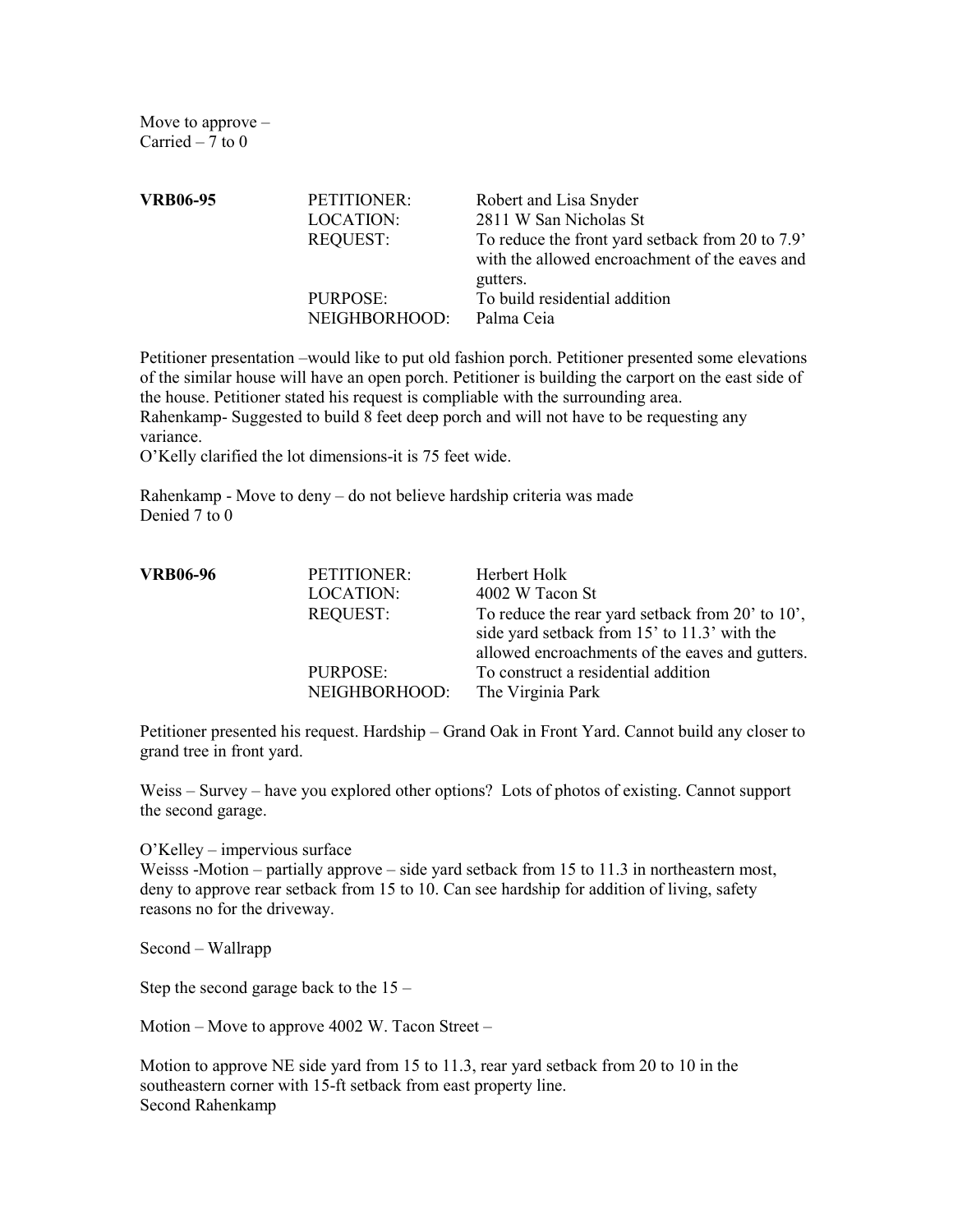Passes 6 to 1, Cheshire desenting.

| <b>VRB06-97</b>                                  | PETITIONER:<br><b>LOCATION:</b><br><b>REQUEST:</b>                   | Joseph M. Coulter<br>2808 W. Morrison Ave<br>To reduce the side yard setback from 7' to 3.9',<br>with the allowed encroachments of the eaves and                                                                     |
|--------------------------------------------------|----------------------------------------------------------------------|----------------------------------------------------------------------------------------------------------------------------------------------------------------------------------------------------------------------|
|                                                  | PURPOSE:<br>NEIGHBORHOOD                                             | gutters.<br>To construct a residential addition.<br>New Suburb Beautiful                                                                                                                                             |
| Discussion – Minor, existing<br>Second - Weiss   | Motion – Approval of variance, reduce $7$ to 3.9,                    |                                                                                                                                                                                                                      |
| O'Kelley $-6$ to 1<br>Cheshire descenting        |                                                                      |                                                                                                                                                                                                                      |
| <b>VRB06-99</b>                                  | PETITIONER:<br>LOCATION:<br><b>REQUEST:</b><br>PURPOSE:              | Jonathan Sands and Vicki Edens<br>805 E North Bay St<br>To reduce the front yard setback from 27'8" to<br>12'7", with the allowed encroachments of the<br>eaves and gutters.<br>To construct a residential addition. |
|                                                  | NEIGHBORHOOD:                                                        | Southeast Seminole Heights                                                                                                                                                                                           |
| Ana Wallrapp second<br>Passes unanimously 7 to 0 | Motion – To approve Rahenkamp, condition remaining open at all times |                                                                                                                                                                                                                      |
| <b>VRB06-100</b>                                 | PETITIONER:<br><b>LOCATION:</b><br><b>REQUEST:</b>                   | Luis Garcia<br>4412 N 38th St<br>To reduce the side yard setback from 5' to 2.1',<br>with the allowed encroachments of the eaves and                                                                                 |
|                                                  | PURPOSE:<br>NEIGHBORHOOD:                                            | gutters.<br>To create a buildable lot.<br>East Tampa Business                                                                                                                                                        |
| Motion – to approve Catalano                     | Discussion – rewarding a person who cannot maintain their property   |                                                                                                                                                                                                                      |

Second – Eric Rahenkamp Vote - unanimous

| <b>VRB06-101</b> | PETITIONER: | <b>Stanton R Storer Trustee</b>                   |
|------------------|-------------|---------------------------------------------------|
|                  | LOCATION:   | 4510 W Beachway Dr                                |
|                  | REOUEST:    | To reduce the side yard setback from 7' to        |
|                  |             | 2.9', and rear yard setback from 20' to 8'6" with |